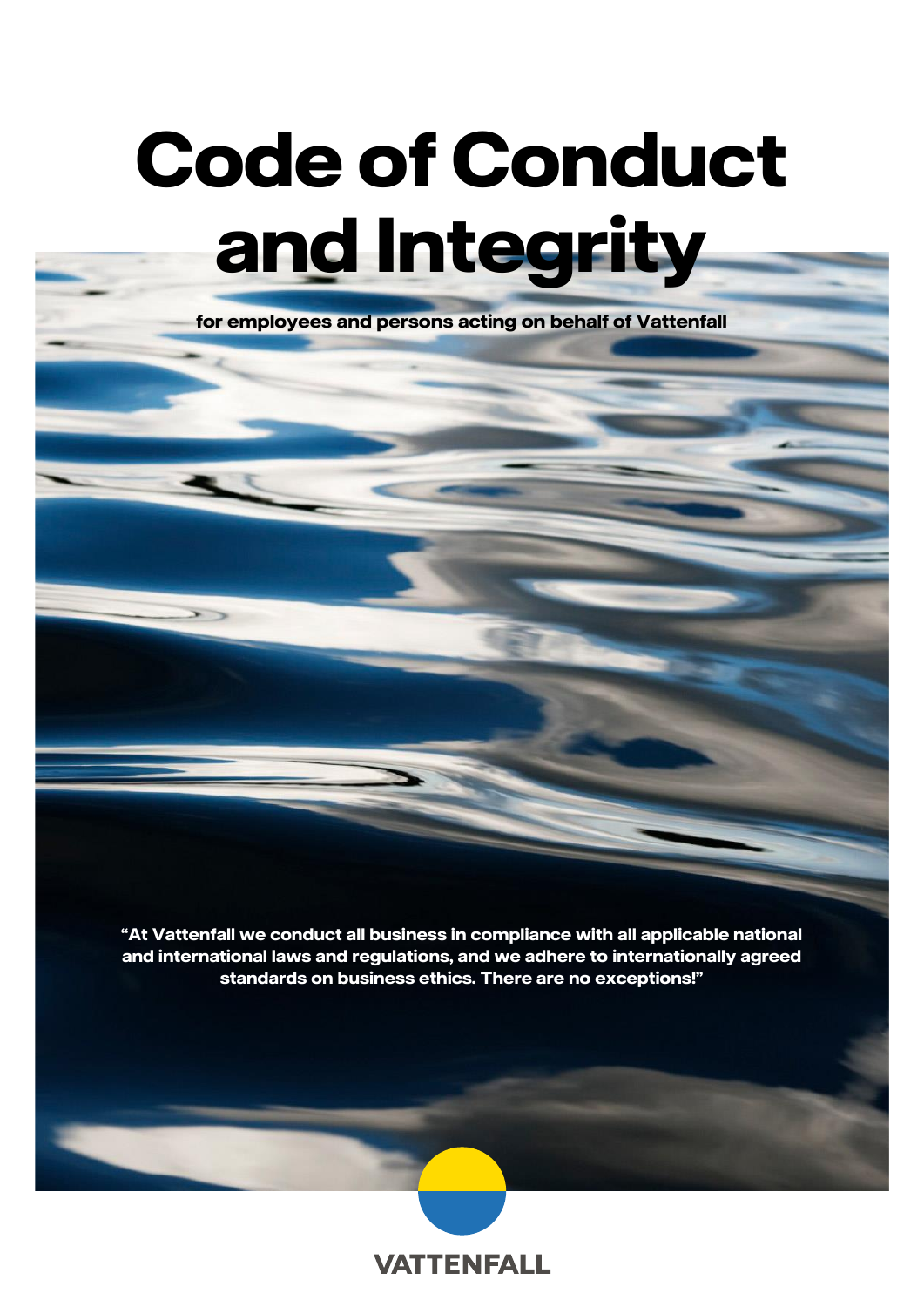



# **Think first**

#### **Act with integrity. Always.**

*Acting with integrity means doing the right thing, even when no one is watching. Expectations on Vattenfall are high, and so they should be. Our operations are crucial to society, and all we do reflect on our owner the Swedish State. We also have ambitious goals and need the right partners to achieve them. This puts high demands on what we do and on how we do it. Living our values and always acting with integrity make us trustworthy – and a trusted brand opens doors.*

We adhere to internationally agreed standards on business ethics, and we conduct all our business in compliance with applicable national and international laws and regulations. Our internal policies reflect this commitment. Every employee is an ambassador for Vattenfall and has a personal responsibility to lead by example and act in a way that supports our position as an ethical, trustworthy and responsible company – a company whose people treat everyone with respect and where there is zero tolerance of harassment of any kind. I encourage and expect all of you to speak up in case of any suspected misbehaviour.

We have clear principles to live by: we are open, fair and take an active role in upholding the highest ethical standards. We do what is right, speak up if anything seems wrong and always aim to make a positive and sustainable contribution to the societies in which we operate. Finally, we never ever compromise on safety.

This Code of Conduct and Integrity describes the guiding principles for all employees in the Vattenfall group, including temporary staff. Read it carefully and think about how it applies to your work in Vattenfall. Any violation of this code may lead to disciplinary action. Ignorance is not an excuse. The mind-set can be summed up in two words: think first. If you are not 100 per cent sure as to whether your intentions are in accordance with what is acceptable or expected of you, talk to your manager or check the detailed information below each principle for compliance requirements, guidelines, provisions and instructions on how to deal with specific situations. Integrity, HR, Information Security and Health and Safety can always be contacted for further clarification.

I am committed to leading with integrity and to further strengthen a culture in which doing the right thing always comes first. Together we make a difference

**Anna Borg, CEO Vattenfall**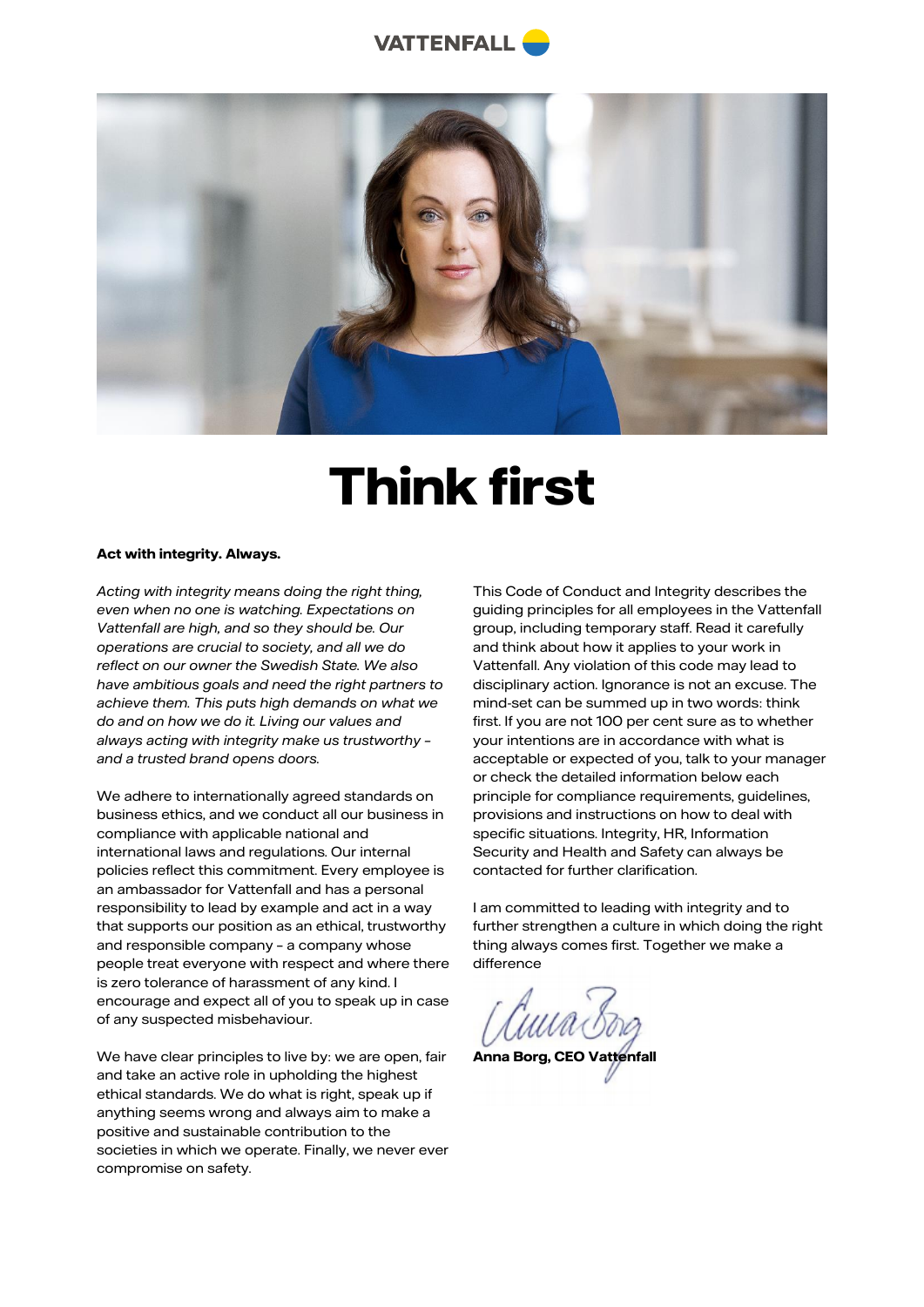



# **A word about integrity**

Acting with integrity is doing the right thing because it is the right thing to do. Integrity within Vattenfall means that every employee takes ownership and personal responsibility for doing the right thing by acting in line with the ethical standards of the company. The purpose of the Integrity organisation in Vattenfall is to preserve the company's integrity and protect the reputation of the Vattenfall Group.

The Swedish state's ownership policy stipulates that companies with state ownership shall act as a model in the area of sustainable business which includes anti-corruption and business ethics. State owned companies shall also strive to comply with international guidelines that exist with respect to sustainability. Vattenfall is part of the World Economic Forum Partnership Against Corruption Initiative (PACI), which requires a commitment by Vattenfall to adopt a zero tolerance policy regarding bribery and corruption, and to establish an internal anti-corruption framework.

#### **The scope of the Integrity organisation comprises:**

- → Anti-trust/competition
- → Anti-bribery/anti-corruption
- → Conflict of interests
- → Inside information
- → The coordination of Vattenfall's whistleblowing function
- → The Vattenfall Code of Conduct and Integrity (awareness activities)

Any observed or suspected violation of laws and regulations or of the Vattenfall Code of Conduct and Integrity should be reported to the nearest manager, or alternatively to the Integrity organisation or Group Internal Audit.

In cases of perceived or suspected serious violations, where internal reporting is not possible, a report, which can be anonymous, should be made to one of the external ombudsmen within the Whistleblowing Function.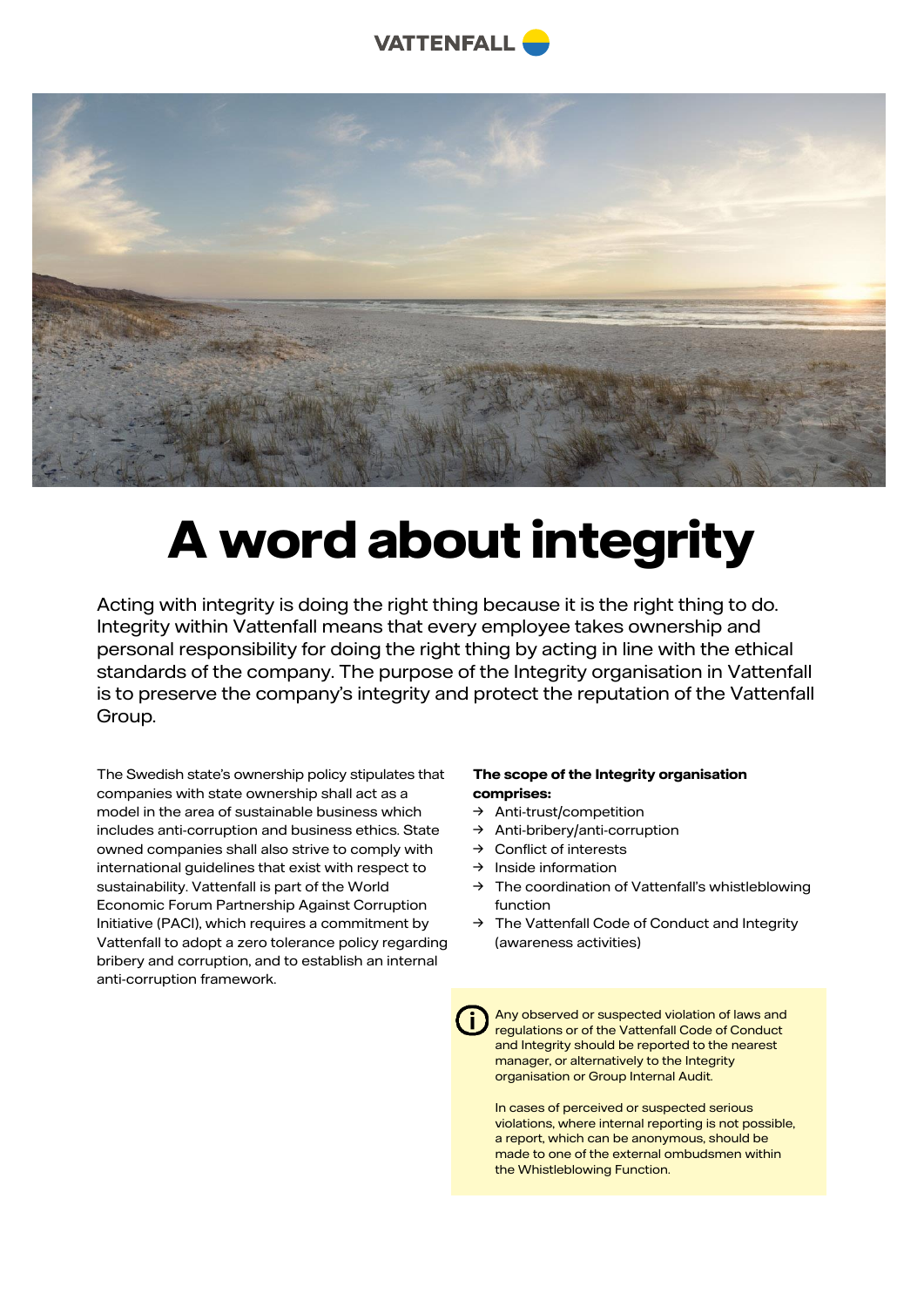



### **Open**

We are a business powered by people and partnerships, and we know that being transparent in words and actions commands confidence and respect. We are generous with what we know, openly share knowledge, seek new perspectives and engage with others to enable innovation and speed up development. When we communicate we are proactive, transparent, straight-forward and relevant.

We respect open markets and fair competition, comply with competition rules, never abuse our market position and always act according to high business standards. We also keep accurate and transparent financial records and provide all information required by law.

Being open does not mean that we share sensitive information with competitors, suppliers or any other outsiders. We do not use our inside knowledge for personal gain or divulge non-public information obtained at work to friends, family or unauthorised colleagues.

Information is one of our most valuable and sensitive assets. We respect and protect the confidential information and personal data with which we are entrusted by customers, employees and third parties in the course of business. We always take appropriate measures to prevent accidental disclosure. We make sure to follow all legal, contractual and business requirements when handling personal data and confidential information.

#### **Think first:**

- Do not share commercially sensitive information with our competitors.
- Do not seek access to confidential data of any kind, unless for a legitimate business purpose.
- Never use non-public information obtained at work to gain advantage for yourself or a third party.
- Be aware that potential cyberattacks are a part of our reality. Avoid risky internet use, follow all relevant guidelines with regards to cybersecurity and always think twice before opening attachments.
- Protect the information and personal data you are entrusted with. Keep your desk clean, and close down your screen before you leave it unattended.

#### **When in doubt**

#### Read this:

[Legal Aspects and Rules Regarding Competition \(FI240\)](https://intranet.vattenfall.com/lldoc/VMS_FI240) [Corporate Information Instruction \(GI08\)](https://intranet.vattenfall.com/lldoc/VMS_GI08) [Insider Instruction \(GI09\)](https://intranet.vattenfall.com/lldoc/VMS_GI09) [End User Instructions on IT Security \(FI108\)](https://intranet.vattenfall.com/lldoc/VMS_FI108) [Information Classification and Information Handling \(FI105\)](https://intranet.vattenfall.com/lldoc/VMS_FI105) [Golden Rules on Data Protection](https://intranet.vattenfall.com/globalassets/1.-intranet/2.-news/2018/02-february/gdpr/Golden-Rules-Data-protection-English.pdf?_t_id=E0uK_custqEfK3ETU7VwVg%3d%3d&_t_q=golden+rules&_t_tags=language%3ade%2csiteid%3a8917cd94-89b9-4cf7-b8f2-74d0e7715035&_t_ip=104.210.236.28%3a56648&_t_hit.id=Intranet_Model_ContentTypes_Media_DocumentMedia/_3e09fa29-9e5d-4c32-abc9-6b8f2ff75f60&_t_hit.pos=6)

**Or contact Integrity or Information Security**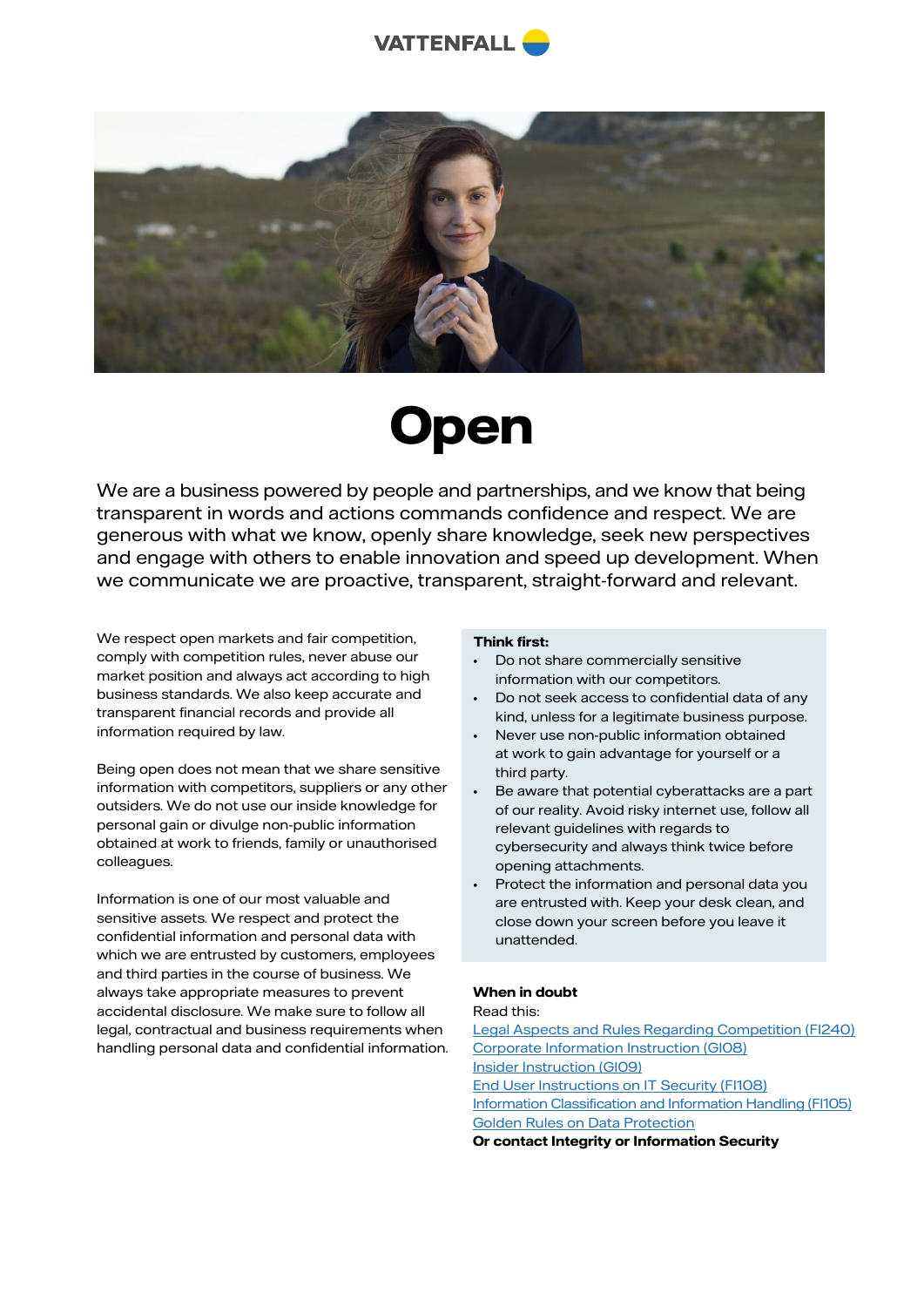



### **Active**

We are focused on action and want to urgently accelerate the impact we can make for customers and the world around us. We believe that by being accountable and performance focused we can make a difference faster. We focus on delivering on our purpose, always deliver on what we say and simplify to act quicker.

We are passionate about our customers, our business and our reputation. We know that behaving responsibly and holding ourselves to the highest ethical standards is vital. We do not carry out financial activities in an unethical way nor do we use company assets irresponsibly or for personal gain.

We are dedicated to creating a collaborative working environment built on respect, fairness and integrity. We promote diversity and inclusion and treat everyone with dignity and common courtesy. We must refrain from all forms of unacceptable behaviour such as bullying, discrimination, sexual (or non-sexual) harassment, racism, aggression, violence and verbal attacks.

Speaking up is not only encouraged it is expected! It is every employee's responsibility to report anything that does not seem appropriate or safe. Examples include: observed or suspected bullying or harassment, when someone's health or safety is in danger, the possible infringing of a person's human rights, potential damage to people, the environment or the business. It is vitally important that any suspected criminal offences (no matter how small) are reported. These may be instances where Vattenfall or any of its employees are not obeying the law or covering up wrongdoing.

#### **Think first:**

- Remember that you are an ambassador for Vattenfall and what you do and say in any workrelated situation will reflect on the company as a whole.
- Treat others as you wish to be treated on social media as well.
- Only use company assets or trademarks for business purposes, and only claim compensation for necessary expenses.
- Keep up with applicable rules for travel and expense claiming.
- Use IT-related tools and facilities such as copying, scanning and printing equipment for private purposes with the greatest restraint.
- Exercise good judgement when using company internet for private purposes.

#### **When in doubt**

#### Read this:

Reporting of Incidents – [Whistleblowing Function](https://intranet.vattenfall.com/lldoc/VMS_FI246)  [and Ombudsmen \(FI246\)](https://intranet.vattenfall.com/lldoc/VMS_FI246) **[Whistleblowing](https://intranet.vattenfall.com/en/our-way-of-working/integrity/whistleblowing/)** [Incident Reporting](https://intranet.vattenfall.com/en/my-tools-and-services/tools-and-services-from-a-z/incident-reporting/) HSSEQ – [Reporting System](https://intranet.vattenfall.com/en/my-tools-and-services/tools-and-services-from-a-z/report-an-incident/hsseq--reporting-system/) [Digital Do's and Don'ts in Social media](https://intranet.vattenfall.com/en/my-tools-and-services/tools-and-services-from-a-z/the-digital-hub/digital-dos-and-donts/) [Business travel \(FI1523\)](https://intranet.vattenfall.com/lldoc/VMS_FI1523)

**Or contact Integrity or HR**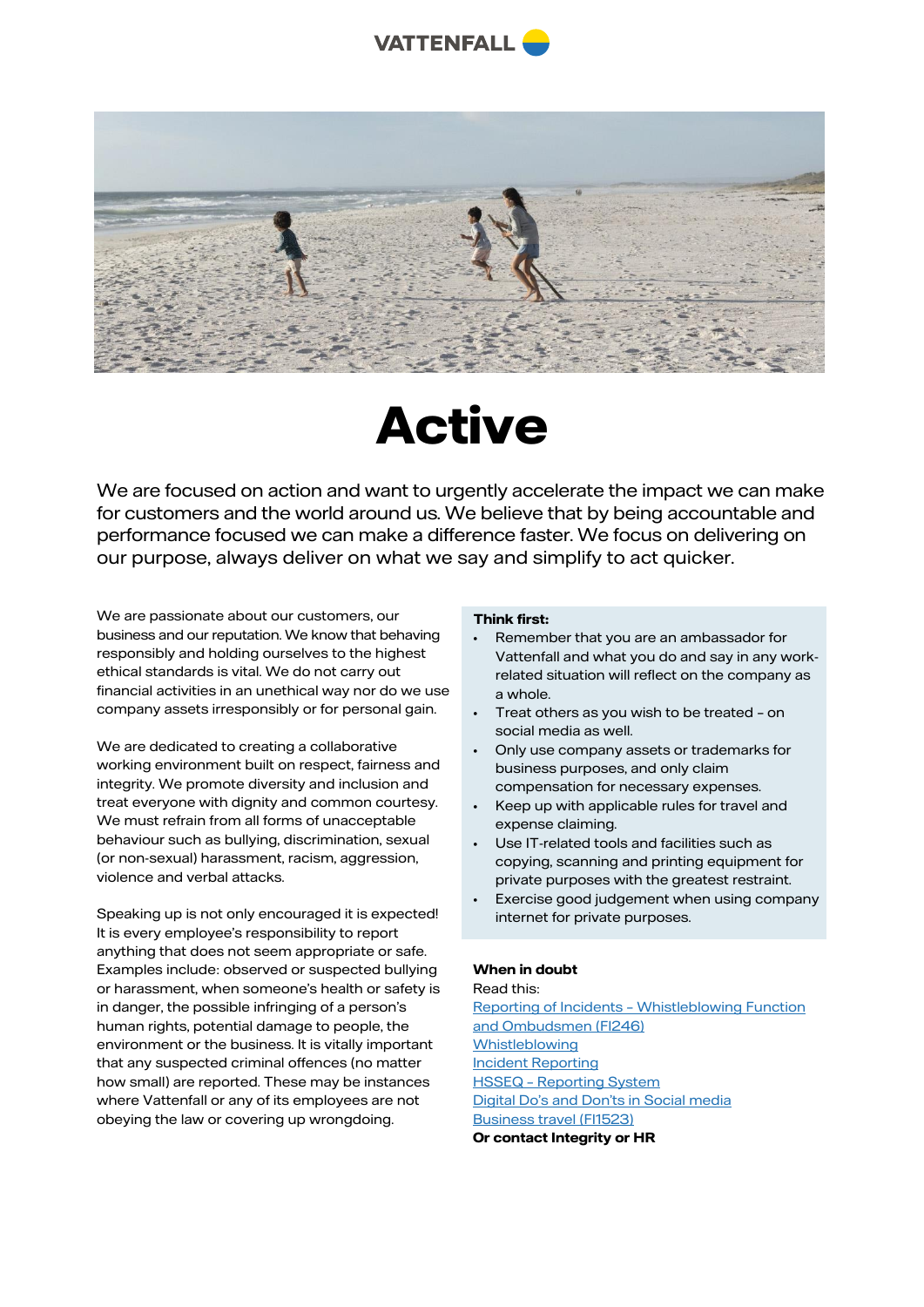



# **Positive**

We are confident and courageous in the difference we seek to make. We believe that by being positive, optimistic and generous we can inspire everyone to contribute towards creating a better energy future. We are passionate about our customers and want to energise others. We are constructive, see potential and we focus on finding solutions.

As ambassadors for Vattenfall we behave correctly and honestly and avoid situations that may compromise (or may be seen to compromise) our decisions. We act in the best interest of Vattenfall, never seeking to gain unfair advantages nor entering into situations that create potential or perceived conflicts of interest.

We do not tolerate bribery nor any other form of corruption. We reward based on merit and do not give personal connections, such as family or friends, any unfair advantages. Our procurement processes are fair, transparent and responsible, and we only work with those who share our commitment to doing business in an appropriate and ethical manner.

We do not enter into deals that involve unusual payment methods or abnormal terms and conditions. We do not offer or accept gifts and invitations that could be perceived as an attempt to influence business decisions in an unethical manner. Anyone acting in the name of Vattenfall may not seek or accept any reward, either for themselves or anyone else, in return for preferential treatment when procuring goods and services, sourcing fuels or in any other business dealings.

#### **Think first:**

- Consider the blush test! Only act in a way that you would feel totally comfortable with if it were to be made public in the media tomorrow.
- Do not offer or accept any gifts or hospitality without first ensuring that their nature and value are within the limits acceptable to Vattenfall.
- Inform your manager of any potential conflict of interests involving yourself or others.
- Speak up immediately if you feel pressured to compromise integrity to reach business targets.

#### **When in doubt**

Read this: [Prevention of Bribery and Corruption \(FI243\)](https://intranet.vattenfall.com/lldoc/VMS_FI243) [Procurement \(FI 12\)](https://intranet.vattenfall.com/lldoc/VMS_FI12) **Or contact Integrity**